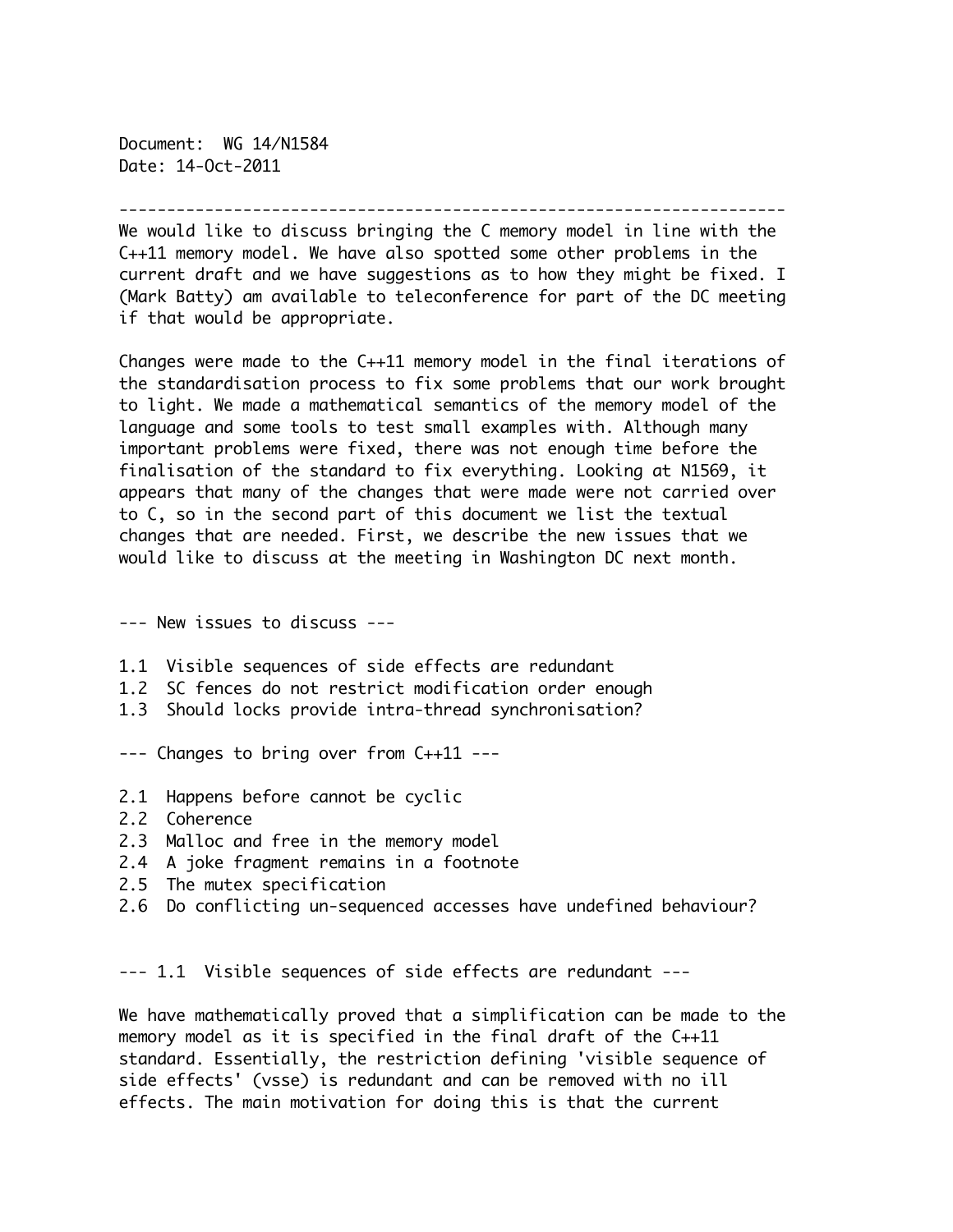restriction is misleading. 5.1.2.4p22 defines vsse's:

 The visible sequence of side effects on an atomic object M, with respect to a value computation B of M, is a maximal contiguous sub-sequence of side effects in the modification order of M, where the first side effect is visible with respect to B, and for every subsequent side effect, it is not the case that B happens before it. The value of an atomic object M, as determined by evaluation B, shall be the value stored by some operation in the visible sequence of M with respect to B.

The wording of this paragraph makes it seem as if the vsse identifies the writes that an atomic read is allowed to read from, but this is not the case. There can be writes in the vsse that cannot be read due to the coherence requirements (to be included in C, 1.10p15 through 1.10p18 in C++ N3291, the latest version I have access to). Consequently this is even more confusing than it at first appears.

We propose changing 5.1.2.4p22 to the following:

 The value of an atomic object M, as determined by evaluation B, shall be the value stored by some side effect A that modifies M, where B does not happen before A.

With a note to remind the reader of the coherence requirements:

 NOTE The set of side effects that a given evaluation might take its value from is also restricted by the rest of the rules described here, and in particular, by the coherence requirements below

If the committee is concerned about allowing a differing text from C++11, then a note could be added to assure the reader:

 NOTE Although the rules for multi-threaded executions differ here from those of C++11, the executions they allow are precisely the same. Visible sequences of side effects are a redundant restriction.

--- 1.2 SC fences do not restrict modification order enough ---

C1x seems to omit the restriction imposed in C++11 in 29.3p7 (from N3291):

 For atomic operations A and B on an atomic object M, if there are memory\_order\_seq\_cst fences X and Y such that A is sequenced before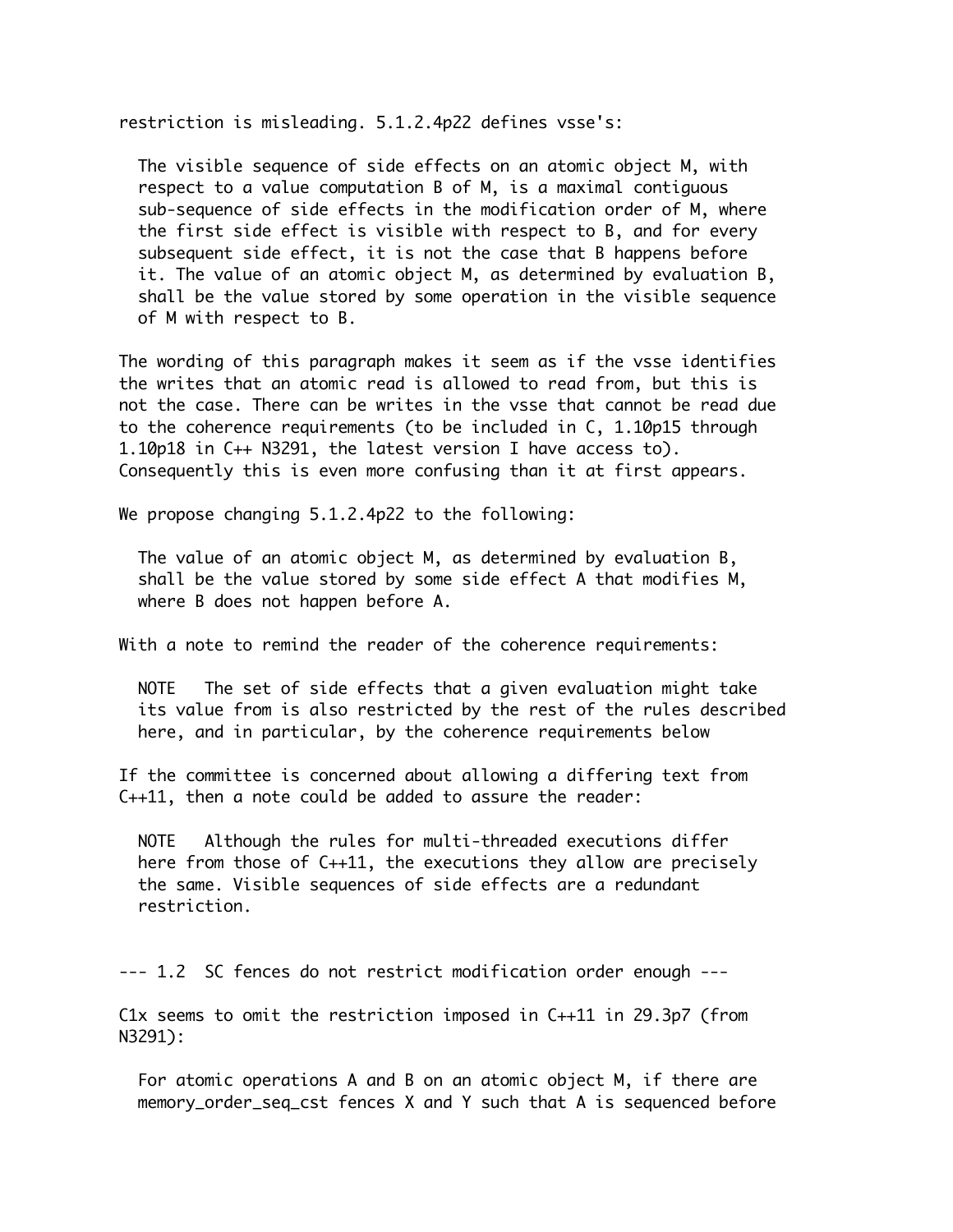X, Y is sequenced before B, and X precedes Y in S, then B occurs later than A in the modification order of M.

Furthermore, it seems that both C1x and C++11 are missing the following two derivatives of this rule:

 For atomic modifications A and B of an atomic object M, if there is a memory\_order\_seq\_cst fence X such that A is sequenced before X, and X precedes B in S, then B occurs later than A in the modification order of M.

 For atomic modifications A and B of an atomic object M, if there is a memory\_order\_seq\_cst fence Y such that Y is sequenced before B, and A precedes Y in S, then B occurs later than A in the modification order of M.

--- 1.3 Should locks provide intra-thread synchronisation ---

Most of the C++ standard, synchronisation is used exclusively inter-thread, so in particular, synchronisation can't be used to avoid undefined behaviour arising from conflicting un-sequenced memory accesses, e.g.:

 $(x = 1) = (x = 2)$ 

Firstly, C does not define this sort of thing as undefined behaviour. Is this intentional? Secondly in C++ locks can currently be used to fix up such programs and avoid undefined behaviour, e.g.:

(lock;  $x = 1$ ; unlock;  $x$ )==(lock;  $x = 2$ ; unlock;  $x$ )

The reason not to allow this sort of synchronisation in general is, I believe, because it disallows some single threaded compiler optimisations. Is intra-thread locking intended to be defined and usable?

--- 2.1 Happens before cannot be cyclic ---

C++11 forbids happens before from being cyclic, but this change has not made its way into C1x. In order to fix this, the following sentence (taken from C++ N3291, 1.10p12) should be added to 5.1.2.4p18:

The implementation shall ensure that no program execution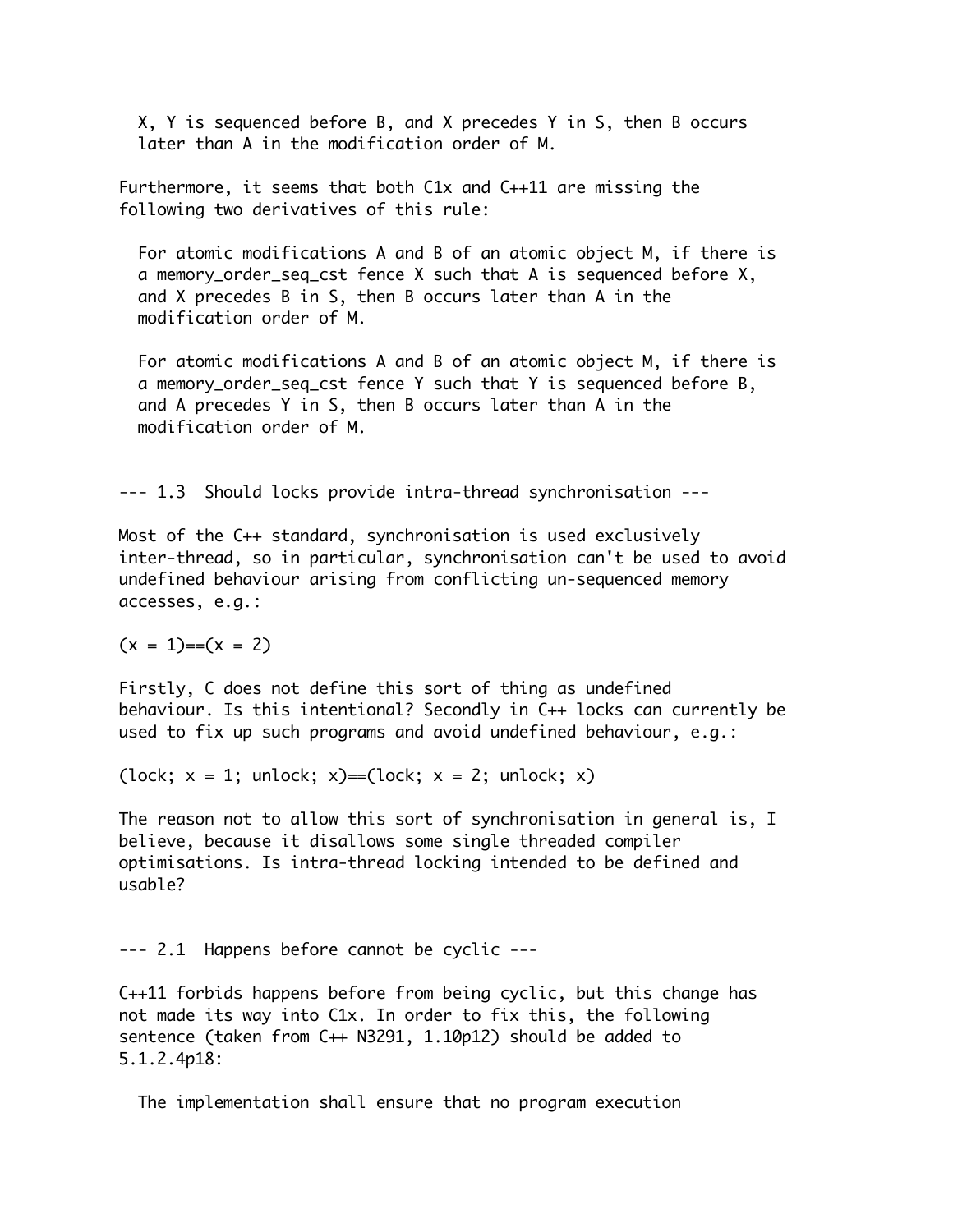demonstrates a cycle in the , Auhappens before, Au relation.

 NOTE This cycle would otherwise be possible only through the use of consume operations.

--- 2.2 Coherence ---

The memory model described in N1569 matches an older version of the C++0x memory model, one that allowed executions that were not intended by the designers. We recommend matching the C++11 text by removing the sentence starting 'Furthermore' in 5.1.2.4p22, and including the following paragraphs in section 5.1.2.4 (Taken from C++ N3291, 1.10p15 through 18):

 If an operation A that modifies an atomic object M happens before an operation B that modifies M , then A shall be earlier than B in the modification order of M .

NOTE The requirement above is known as write-write coherence.

 If a value computation A of an atomic object M happens before a value computation B of M , and A takes its value from a side effect X on M , then the value computed by B shall either be the value stored by X or the value stored by a side effect Y on M , where Y follows X in the modification order of M.

NOTE The requirement above is known as read-read coherence.

 If a value computation A of an atomic object M happens before an operation B on M , then A shall take its value from a side effect X on M , where X precedes B in the modification order of M.

NOTE The requirement above is known as read-write coherence.

 If a side effect X on an atomic object M happens before a value computation B of M , then the evaluation B shall take its value from X or from a side effect Y that follows X in the modification order of M.

NOTE The requirement above is known as write-read coherence.

--- 2.3 Malloc and free in the memory model ---

The synchronisation afforded to malloc and free is missing some vital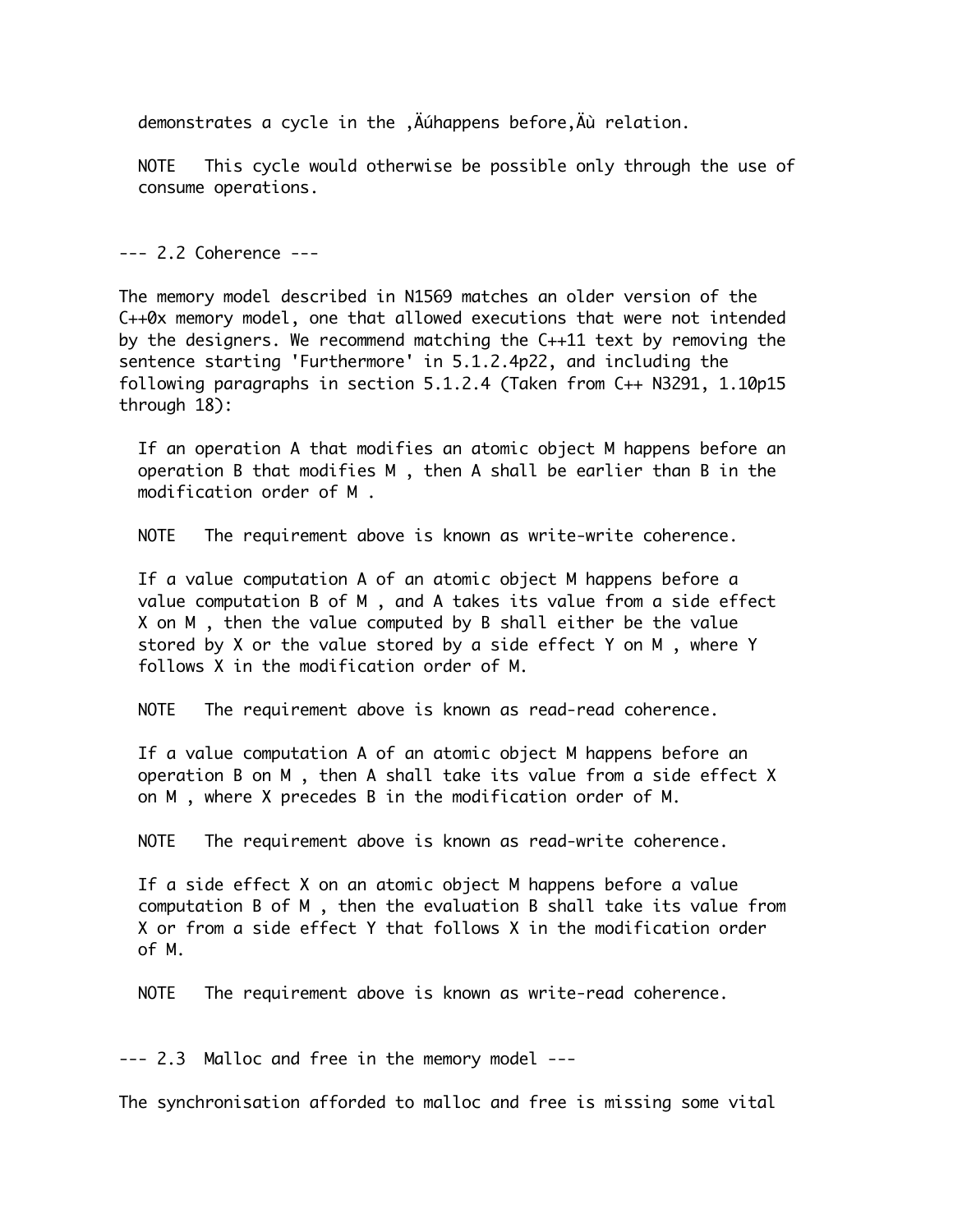ordering, and as the definition stands it makes little sense and creates cycles in happens before. C++11 includes a total order over the allocation and deallocation calls, which fixes the problem and seems to give a sensible semantics. From 18.6.1.4p1 in N3291:

 Calls to these functions that allocate or deallocate a particular unit of storage shall occur in a single total order, and each such deallocation call shall happen before the next allocation (if any) in this order.

Unfortunately, there is a typo here. Happens before edges are not transitively closed in to the happens before relation, but the edges here are meant to be. Instead the sentence above should create a synchronises with edge. In light of this, we suggest removing the last two sentences from 7.22.3p2 and replacing them with:

 Calls to these functions that allocate or deallocate a particular region of memory shall occur in a single total order, and each such deallocation call shall synchronise with the next allocation (if any) in this order.

--- 2.4 A joke fragment remains in a footnote ---

C1x seems to have inherited part of a joke from C++, which ought to be removed or made whole and annotated as such. Originally, C++0x had the footnotes:

 "Atomic objects are neither active nor radioactive" and "Among other implications, atomic variables shall not decay".

The first is pretty clearly a joke, but it's not obvious that the second doesn't have some technical meaning, and that is the one that remains in C1x in 7.17.3p13.

--- 2.5 The mutex specification ---

The C1x specification of mutexes is missing the total order over all the calls on a particular mutex. This is present in C++11. The following is from 30.4.1.2p5 in N3291:

 For purposes of determining the existence of a data race, these behave as atomic operations (1.10). The lock and unlock operations on a single mutex shall appear to occur in a single total order. [ Note: this can be viewed as the modification order (1.10) of the